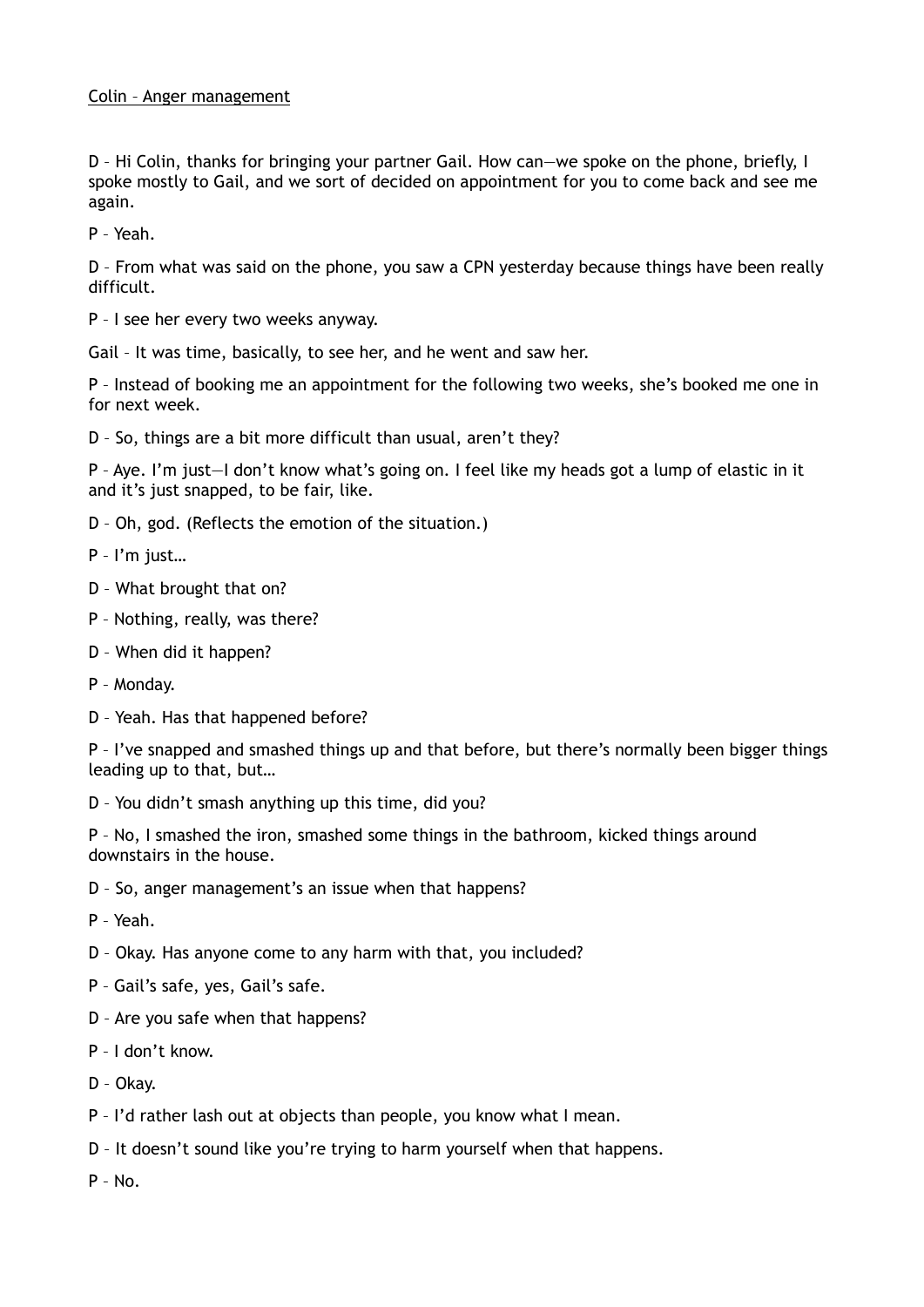- D But it could get dangerous, I guess?
- P Yeah.
- D But historically, it hasn't? No weapons involved?
- P No.
- D No heavy vehicles or anything like that?
- P No. Well, I've smashed a few cars up, losing my temper.
- D Oh, god.
- P My own belongings.
- D Are you driving these days?
- P No—what like, do I still drive today?
- D Yeah.

P – I still drive, but when I feel like this, I don't like driving, so I tend not to drive anywhere – you know what I mean?

- D So you can keep yourself safe, and fellow road users?
- P Yeah.

D – Okay, good. That's reassuring, isn't it. Okay, so, something snapped; anger management's an issue, there's a lot of tension there. That's what's going on at the moment?

- P Yeah. I feel like I'm very explosive that I could go at any time, you know what I mean?
- D Yeah. What were you worried might happen?
- P I don't know. No idea.
- D What was Gail worried might happen?
- P I haven't spoken to her about it really, you know what I mean.

Gail - Well, it's just that obviously he's not his-self at the minute and you know…

P – I think she is worried like if I do explode and all that, where do I stand in the future regarding other things, other matters.

- D Other matters? Do you have a criminal record at the moment?
- P No I've had a couple of cautions for a couple of things, but that's as far as it goes.
- D So, ultimately, it's important to keep your record clean, isn't it?
- P Yeah.

D – So managing your anger is clearly very important from that point of view, and it's good that you're conscious of that.

P – The risperidone helps the explosive side of my anger, and that, don't get me wrong, I just can't keep up with the physical effects of it.

D – Yeah…

P – But since going back on aripiprazole I've been fine for quite a while, haven't I?

Gail – You've been fine for a while, yeah.

D – Any side effects with it?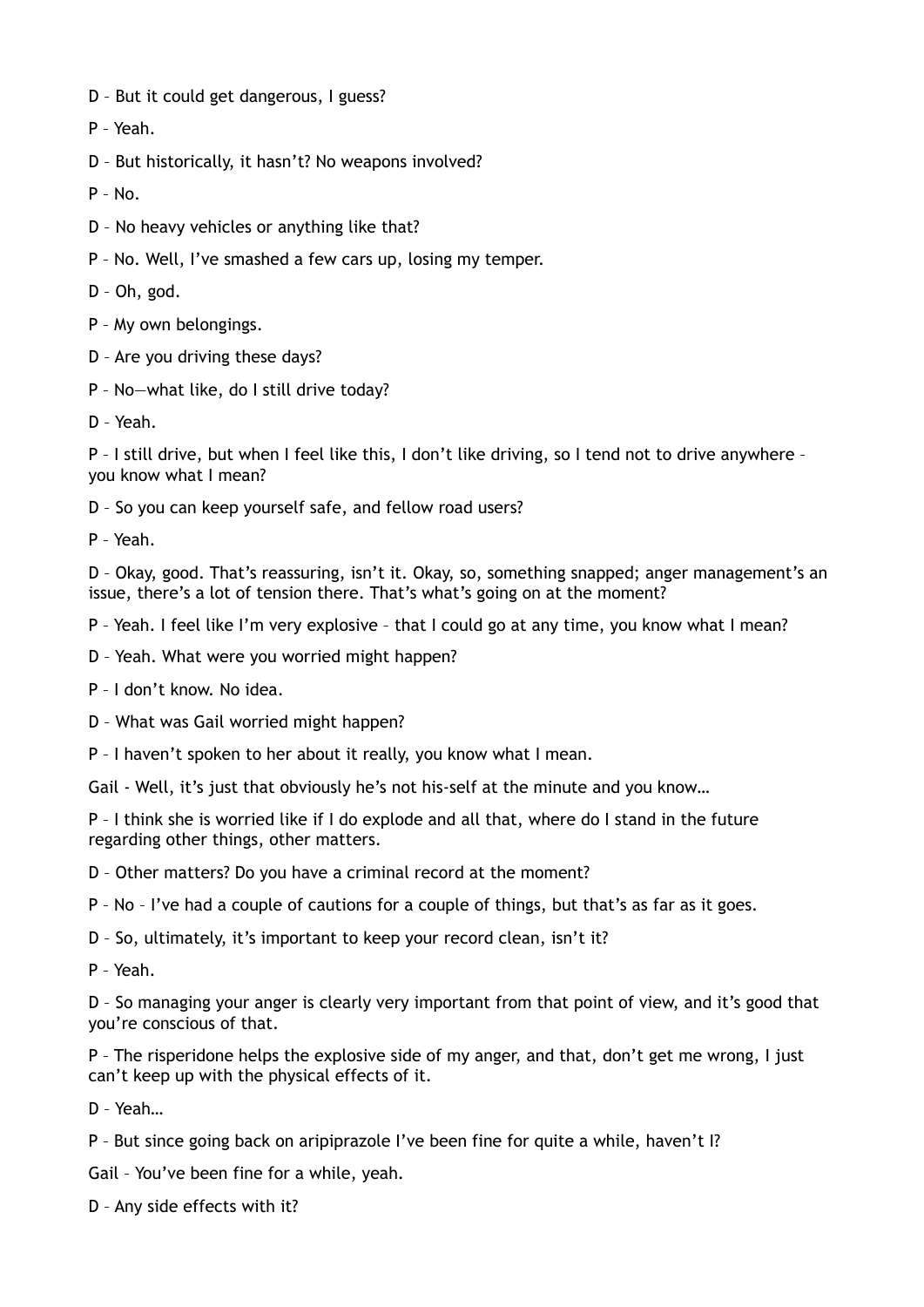P – No, none at all.

D – Because that doesn't - one doesn't cause breast tenderness, does it?

 $P - No.$ 

D – No discharge from your nipples or anything?

P – No, no side effects at all from it.

Gail – The psychiatrist recently upped his mood stabiliser as well.

D – How'd you get on with that?

Gail – Because he was on one-fifty - because he was originally on two hundred, and then they decided, I can't remember for what reason, but it got dropped to one-fifty.

P – Oh, it was because I had diarrhoea and they didn't know whether that was causing it or not.

Gail – So then we seen his psychiatrist and obviously he wanted medical - to review his medication and stuff and he said, 'I prefer people when they're on that medication, to be on 200mg'.

P – Two hundred's usually the lowest dose.

Gail – The lowest dose for them to obviously see an effect, so he said try going up to two hundred again. He said obviously if you're having diarrhoea again then take yourself back down but if you put yourself up, you've got that bit extra medication to…

D – Okay. Do you think it's stabilised your mood overall?

P - My mood is a lot better for it, like, I felt more stable for a longer period of time, this time.

D – And no diarrhoea?

 $P - N_0$ 

D – No. Before we go any further, can I check two things? The first thing is what were you *specifically* hoping to get from today's consultation?

P – I don't know, I think it was more that Gail wanted me to come in.

D – Just to touch base, because it's sometimes very therapeutic to just talk.

P – Aye, that plus you sort of know what's going on, if I need you in the near future.

D – Yeah. And also, we supplied you with some more diazepam, which historically, you found really helpful for helping you feel calmer, haven't you – when things are at crisis point, okay? Good. All right. The other thing was, was there any other issue that you were hoping to raise today?

P – My appetite's gone again, to be fair.

D – Gone down?

- P Gone down drastically.
- D Oh, okay.

Gail – The past few days, hasn't it?

- D What triggers that?
- P I don't know, it's just…
- D Are you losing weight?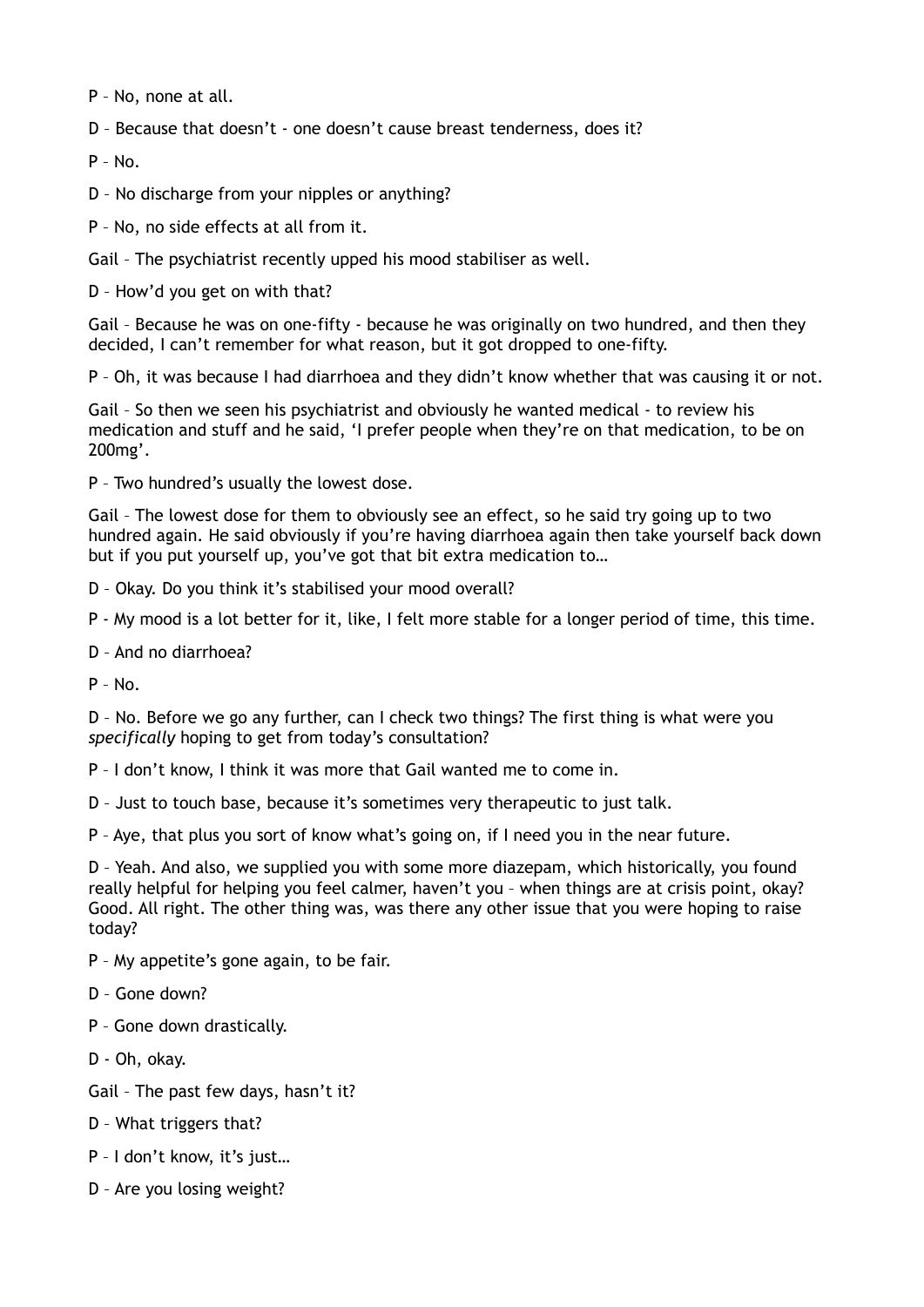P – I don't know. It's not that I'm not hungry, like, I feel hungry but when I'm eating I just…

D – No enjoyment in it?

P – Aye, no enjoyment, can't finish a meal. So…

D – Okay. Worried about that?

P – Aye, because I don't want to lose weight drastically?

D – Don't want to lose weight. And you're a good weight at the moment, but you wouldn't want to... Well, we can check your weight today as well. Is there anything that's historically helped you, when your appetite's gone off?

P – It's just waiting until it comes back really, isn't it?

Gail – When his appetite went before, it was because he was on that topiramate, and that obviously had an effect on his appetite, and that was obviously dampening his mood because he wasn't eating and stuff.

D – Yeah. You're not thinking the lamotrigine is responsible for that upsetting you…

P – No, I really don't think the lamotrigine is responsible.

Gail – Because, it had happened before, and I think it had a lot to do with his mood, and obviously…

D – Yeah, so we could see if it gets better. You've used mirtazapine before, haven't you?

P – Yeah.

- D And that enhanced your appetite?
- P Yeah.

D – So, if we needed to pull your appetite back, we could, couldn't we?

P – Yeah.

D – Not planning on that at the moment?

 $P - No.$ 

D – All right. Let me just check there's nothing urgent or sinister going on, if that's okay. So, we'll check your weight today just to make sure that you're not losing too much weight; your bowels have been okay?

P – Yeah.

D – Yeah, and not vomiting at all?

P – No.

- D No plans to harm yourself or others?
- P No, not at the minute.
- D Substances?
- P Don't do them; any drugs or anything, so.
- D Alcohol?

P – Had a drink over the weekend because we had a barbecue, had a couple of friends around – and it's the done thing when you have a barbecue, so I had a couple of drinks.

D – Excess?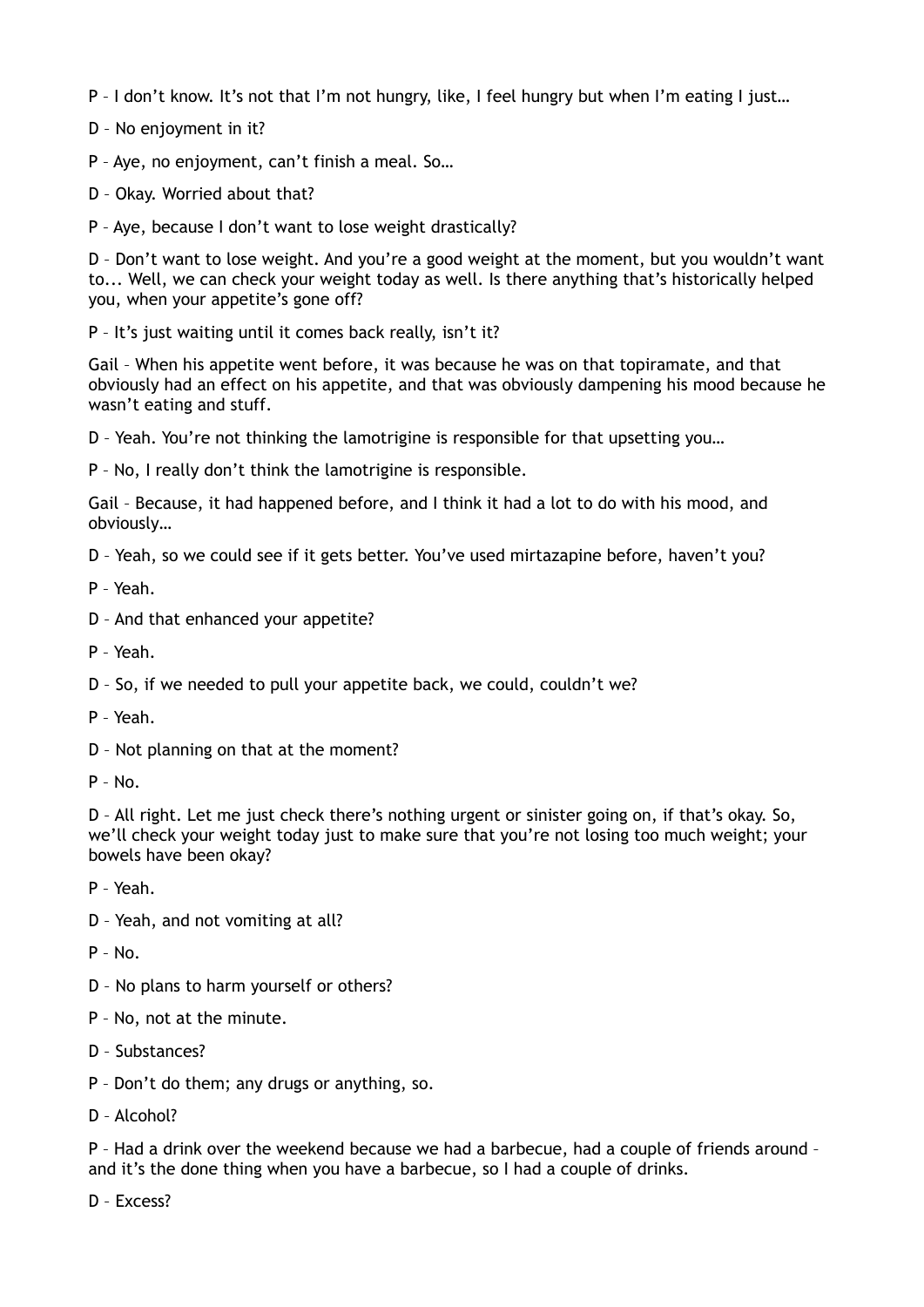P – No, I wasn't drunk or anything, was I?

Gail – No.

D – Okay, and that's not making you behave ugly?

P – No.

D – No, okay. And, in terms of anger management, what sort of support have you had before?

P – I've done work with CPNs and that on it, I'm on doing CBT work now with my CPN.

D – Yeah. Were you hoping I could give you - because I've got some self-help advice that you could get for anger management, but I know that your CPN could potentially help you with that as well.

P – Alright.

D – So, let me know if you want some of that. Okay, let's do your weight now.

P – Right.

D – So, if you just slip your jacket off and stand on the scales. Just from my own observations from looking at you at the moment, you're engaging very well in the conversation, you're well dressed and look as if you're looking after yourself. And if you want to take yourself a seat. So, that's 64kg, so your weight's fairly steady at the moment. You've got—when things are particularly difficult, you look really on edge and agitated, relatively speaking, you're not too bad today.

P – I don't feel bad with, as far as anxiety goes, I don't feel too bad with my anxiety at the minute. Like, it's something that comes and goes, and obviously I'm - I wouldn't say I'm at the point of crisis at the minute, but I'm recognising before I am getting into a crisis.

D – Yeah.

P – So, I'd rather try to do something about it now.

D – That's always a better way of dealing with it, isn't it?

P – Aye.

D – Okay. So, with the point of view of where we go with your emotional responses to this and to your medication and everything – medication-wise, we've got some extra diazepam just to steady things down, and that is normally very effective for you.

P – Yeah.

D – I'm not going to change your mood stabilisers or your steadiers, because they seem to be working quite well and you seem to be happy with the aripiprazole. Potentially, if you're finding that agitation is persisting, we could increase your aripiprazole, that might have the desired effect. There's no rush to make that decision today – or is there?

P – I don't know.

D – Okay. Usually you and Gail come up with these plans quite well, you could maybe let me know if you like.

P – I'll see how I go in the next couple of days and then, like, I can always increase it myself if need be, can't I?

D – Yeah, you could do.

 $P - S$ 

D – And then you could let me know, and I'd supply you with more if needs be.